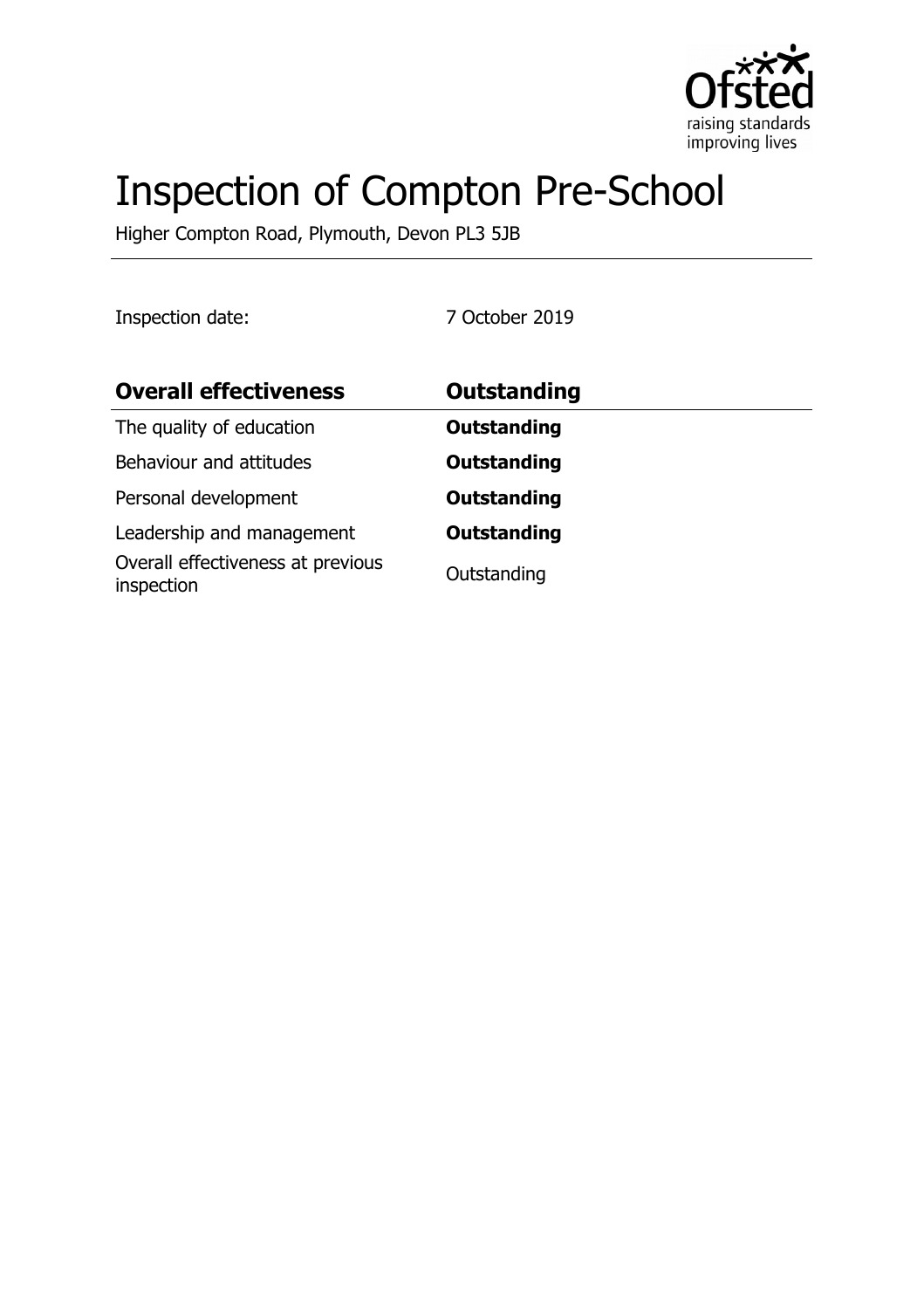

## **What is it like to attend this early years setting?**

#### **The provision is outstanding**

Compton Pre-School is a welcoming and nurturing provision. Children are thoroughly absorbed in their play and work as the curriculum is inspirational and developed around the children's interests. Children's ideas and questions, and staff observations of their play, are used to create further learning opportunities. For example, children are observed by the staff using the computer keyboard in the role-play area and pretending to sell clothes online. The children ask to develop the role-play area into a clothes shop and staff support the children to set this up. Children play cooperatively in the shop and act out what they know, while staff model and extend their play.

High-quality staff interactions enhance children's knowledge and skills through their play, including writing lists and messages in the shop, counting and learning letter sounds and numbers as the children weigh ingredients for cooking. Such activities enable the children to build secure foundations for their future learning. The children sustain high levels of concentration and keep on trying to overcome challenges. For example, children explore cutting with scissors and different textured papers. Children who initially find this challenging persevere and delight in their success, creating pictures showing their progress.

Children behave extremely well and have high levels of respect for others. They quickly learn to listen and respond calmly to requests. The manager and staff team are passionate about promoting good manners and a caring environment, modelling these for the children who, in turn, demonstrate these in their play and routines.

### **What does the early years setting do well and what does it need to do better?**

- Parents feel their children's progress has been accelerated by the broad range of experiences and activities the pre-school offers. Parents feel they are kept well informed of learning and progress, enabling them to support their children's learning at home. Parents speak highly of the pre-school staff's commitment and how their children are eager to attend. They feel the pre-school listens and acts on their views. A recent example of this is where the manager has introduced an electronic system for the children's learning journals as a result of parent requests.
- $\blacksquare$  Children develop a love of books, as staff share books and stories the children have chosen in a fun and interactive way. Staff skilfully develop children's language, by modelling and extending their vocabulary. They use props and real experiences from stories to support children's understanding. For example, the children choose a story about a gingerbread man. Children make gingerbread biscuits and share their ideas about how the story might end. They greet their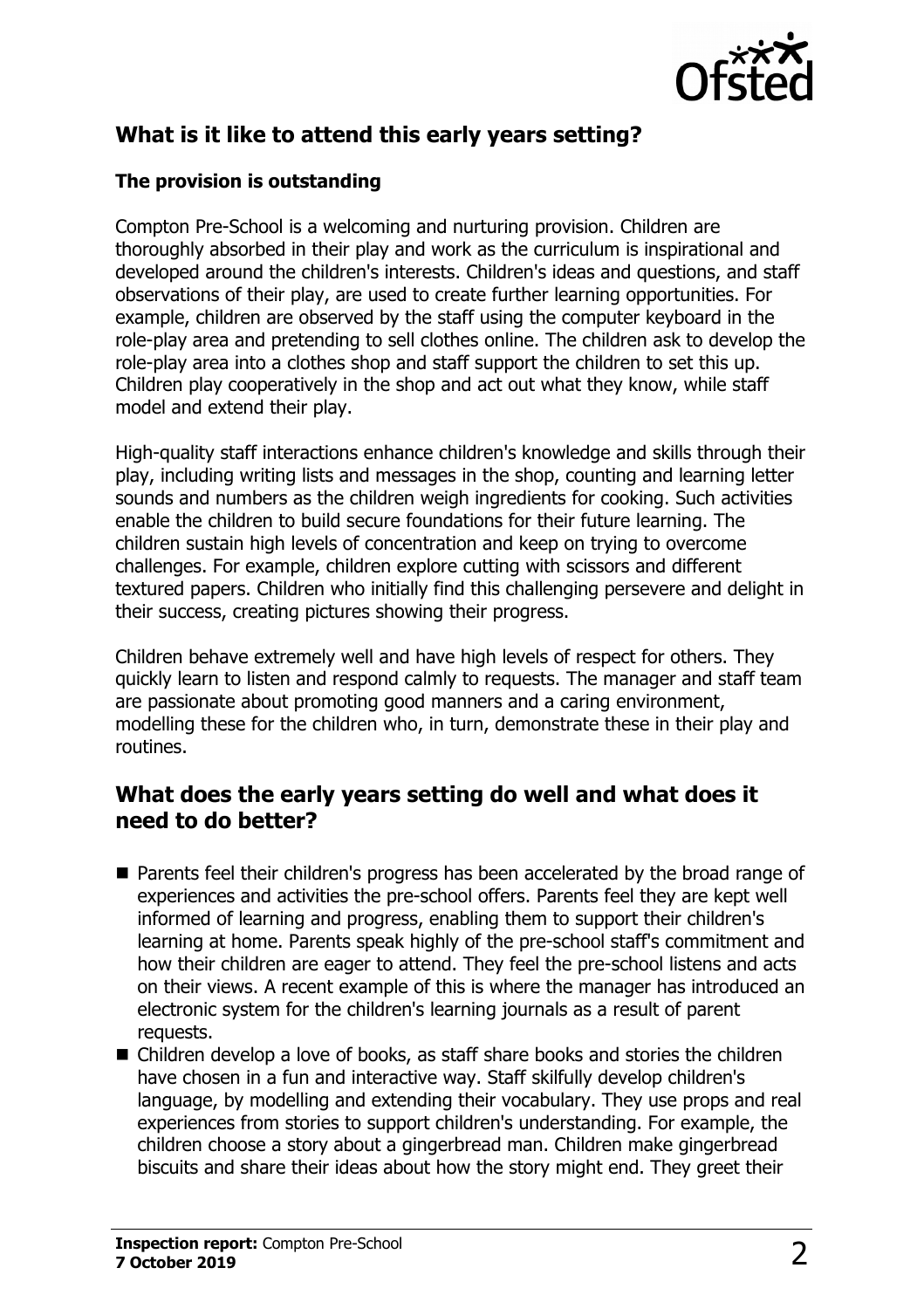

parents excitedly at the end of the session and recall the story and how they made the gingerbread.

- Staff understand and fully include children with special educational needs and/or disabilities. This is a strength of the pre-school. Funding is used appropriately to enhance staff skills and resources. Children are identified early and the coordinator ensures all professional advice is implemented. This enables children to make good progress from their starting points.
- $\blacksquare$  Children learn about their local community and the diverse world around them. For example, there are exceptional community links with the local residential home. The children talk with delight about their visits; they have built strong relationships with the residents. The shared use of the facilities, for the care home and pre-school, brings different generations together, who learn about different life experiences from each other.
- The manager and her team reflect on the children's curriculum and undertake training to enhance their practice. A recent example of this is where all staff have accessed speech and language training to support early identification and intervention. Children have their needs identified at the earliest point, and activities are put in place to build on children's vocabulary and understanding. As a result, children make rapid progress in developing language skills.
- Staff skills are used to share management responsibilities and enhance learning in the classroom. This helps to reduce staff workloads and support staff wellbeing.

# **Safeguarding**

The arrangements for safeguarding are effective.

The manager and staff have attended safeguarding training and have a secure understanding of how to keep children safe from harm. They are robust in their systems and have recently updated their policy to reflect the most recent changes to legislation. The manager follows up any concerns swiftly and works well with external agencies to keep children safe.

Children are well supervised and any potential risks are minimised. Children are taught to think about risks in their environment and to keep themselves safe. For example, when children are outside they are made aware of different surfaces and being careful when it is wet. Recent training and support to keep children safe online is shared with parents.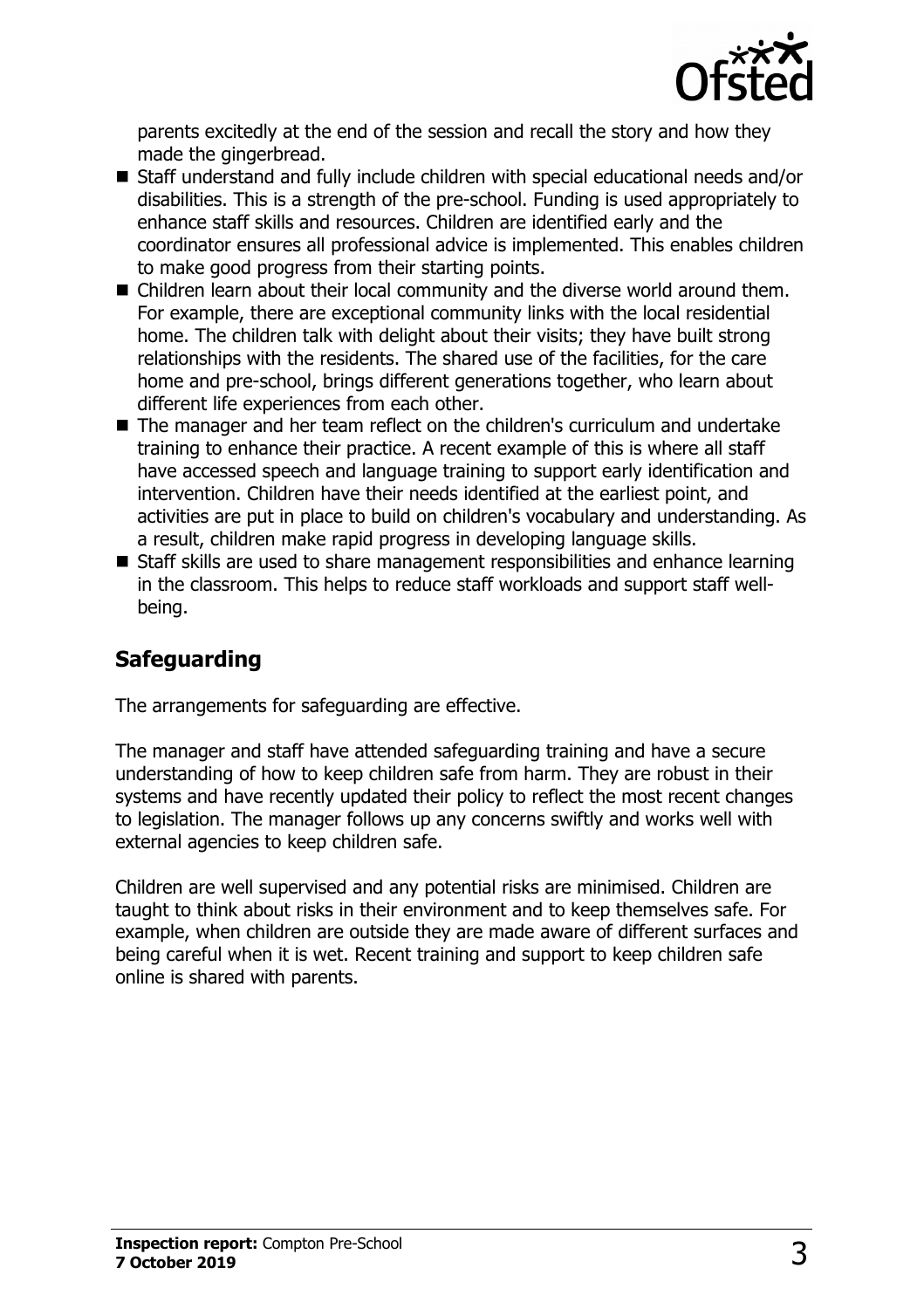

| <b>Setting details</b>                              |                                                                                      |
|-----------------------------------------------------|--------------------------------------------------------------------------------------|
| Unique reference number                             | 117180                                                                               |
| Local authority                                     | Plymouth                                                                             |
| <b>Inspection number</b>                            | 10125937                                                                             |
| <b>Type of provision</b>                            | Childcare on non-domestic premises                                                   |
| <b>Registers</b>                                    | Early Years Register, Compulsory Childcare<br>Register, Voluntary Childcare Register |
| Day care type                                       | Full day care                                                                        |
| Age range of children                               | $2$ to 5                                                                             |
| <b>Total number of places</b>                       | 26                                                                                   |
| Number of children on roll                          | 37                                                                                   |
| Name of registered person                           | Matthews, Sharon Amanda                                                              |
| <b>Registered person unique</b><br>reference number | RP910173                                                                             |
| <b>Telephone number</b>                             | 01752 769355                                                                         |
| Date of previous inspection                         | 18 November 2014                                                                     |

## **Information about this early years setting**

Compton Pre-School is open each weekday from 8.45am until 3.30pm during term time only. The pre-school is in receipt of funding for the provision of free early education for three- and four-year-olds. There are seven members of staff, including the owner.

## **Information about this inspection**

**Inspector**

Dilys Vincent

#### **Inspection activities**

- $\blacksquare$  The inspector completed a learning walk with the manager.
- $\blacksquare$  The inspector observed and spoke with the manager, children and staff across the day.
- $\blacksquare$  The inspector carried out a joint observation with the manager.
- $\blacksquare$  The inspector spoke with parents to gather their views of the setting, both verbally and in writing.
- $\blacksquare$  The inspector sampled documentation, such as policies, training certificates, staff supervision, and children's learning journals.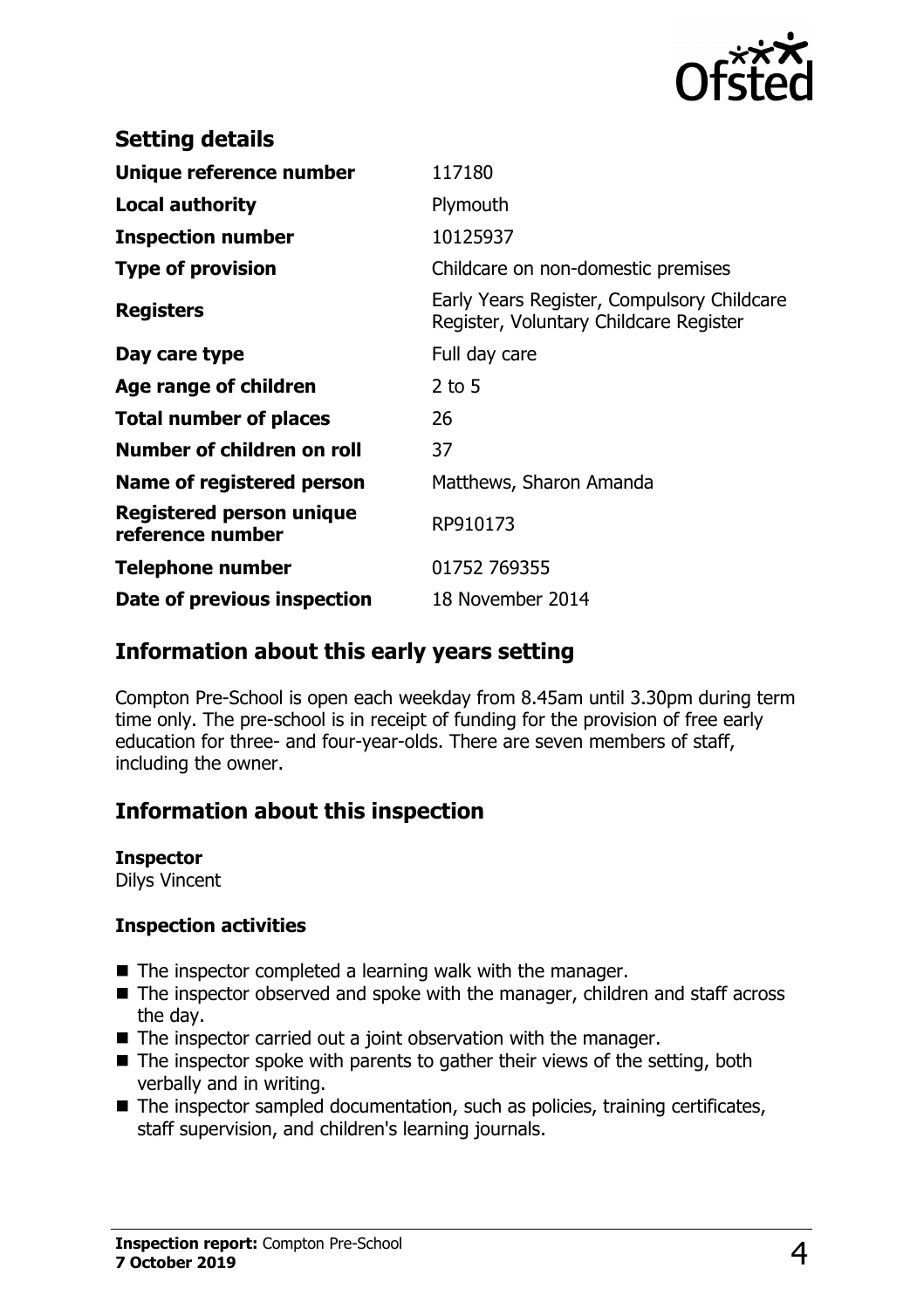

We carried out this inspection under sections 49 and 50 of the Childcare Act 2006 on the quality and standards of provision that is registered on the Early Years Register. The registered person must ensure that this provision complies with the statutory framework for children's learning, development and care, known as the early years foundation stage.

If you are not happy with the inspection or the report, you can [complain to Ofsted.](http://www.gov.uk/complain-ofsted-report)